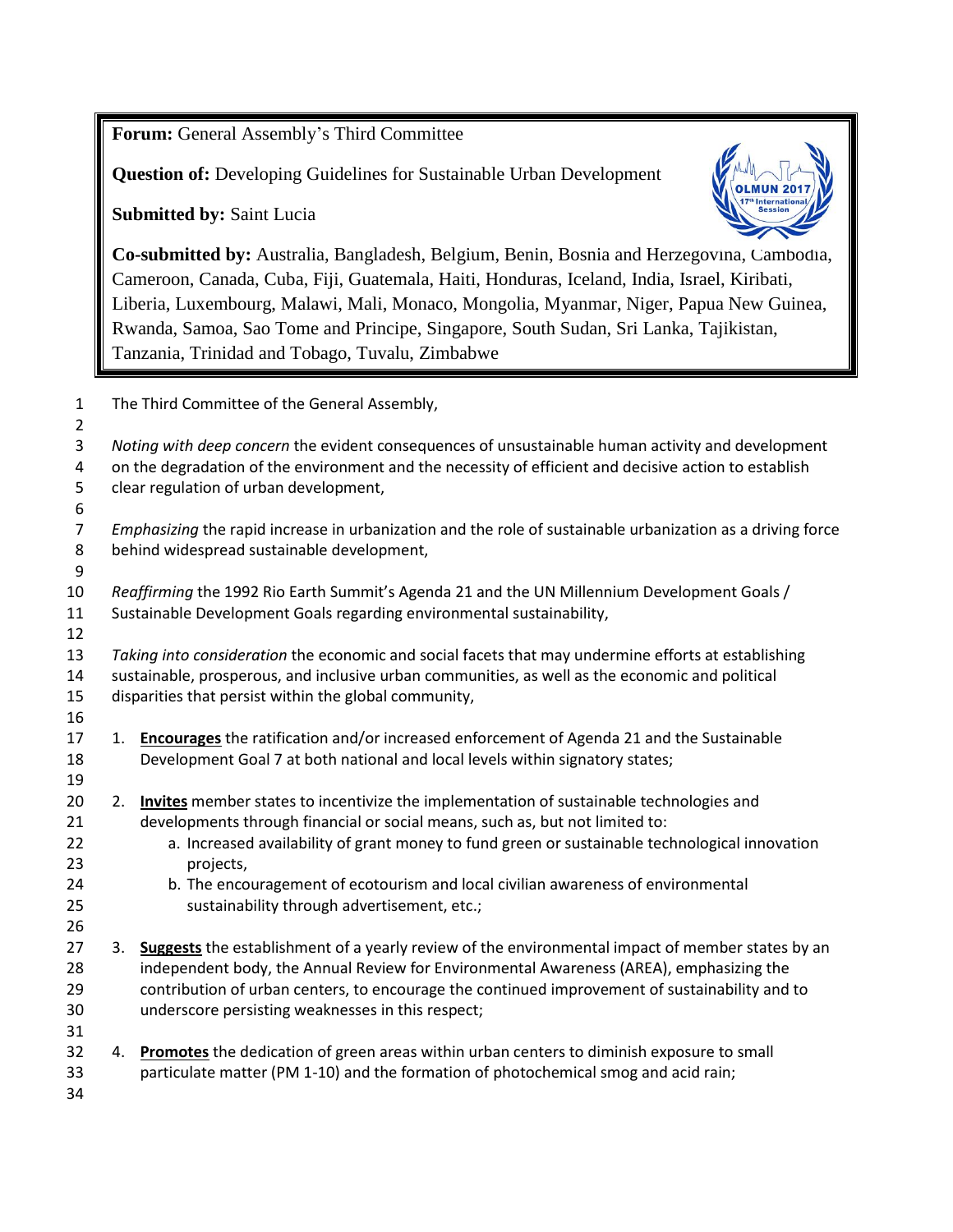| 35       |    | 5. Endorses the cooperation of public and private organizations to strengthen varied and inclusive,                                            |
|----------|----|------------------------------------------------------------------------------------------------------------------------------------------------|
| 36       |    | sustainable urban infrastructure, such as, but not limited to:                                                                                 |
| 37<br>38 |    | a. A multi-modal public transportation system, run by the national government, to limit<br>automobile use and create revenue for reinvestment, |
| 39       |    | b. Functional streets, sidewalks, and bike paths, with an emphasis on public places and                                                        |
| 40       |    | institutions,                                                                                                                                  |
| 41       |    | c. Restructured industry to promote renewable energy production and manufacturing, as well                                                     |
| 42       |    | as a focus on sustainable construction,                                                                                                        |
| 43       |    | d. Livable green housing opportunities for all populations (as far as possible), providing                                                     |
| 44       |    | adequate living opportunities before establishing luxury real estate;                                                                          |
| 45       |    |                                                                                                                                                |
| 46       | 6. | Invites nations to support effective projects to clean and give access to water by investing in:                                               |
| 47       |    | a. Companies that produce water-filtering systems and making them available in villages,                                                       |
| 48       |    | b. Companies that use the plastic taken from the seas to produce new useful devices and                                                        |
| 49       |    | furthermore give new work opportunities to the local people,                                                                                   |
| 50       |    | c. The project "Ocean Cleanup", to provide more funding to build their devices/systems,                                                        |
| 51<br>52 |    | d. Organizations that build wells and underground water tanks in cities and villages with a lack<br>of water access,                           |
| 53       |    | e. The research of micro filtration and filters made of recycled materials,                                                                    |
| 54       |    | f. Garbage collection to prevent the pollution of bodies of water and groundwater;                                                             |
| 55       |    |                                                                                                                                                |
| 56       |    | 7. Encourages all member states to establish the fund H.E.L.P. (Helping the Economically Less                                                  |
| 57       |    | Privileged), which would be handled by the UN and funded primarily by member states that are                                                   |
| 58       |    | classified as more economically developed and NGOs, in order to:                                                                               |
| 59       |    | a. Support urban development in less economically developed countries, including education                                                     |
| 60       |    | opportunities, rural development to depopulate mega-cities, and local infrastructure,                                                          |
| 61       |    | b. Provide more economically developed countries (MEDCs) with an opportunity to support an                                                     |
| 62       |    | impartial fund for the support of the global community;                                                                                        |
| 63       |    |                                                                                                                                                |
| 64       |    | 8. Recommends the creation of a UN subsidized waste management program, focusing on                                                            |
| 65       |    | geographically disadvantaged nations, to allow for the implementation of sustainable waste                                                     |
| 66       |    | management systems;                                                                                                                            |
| 67       |    |                                                                                                                                                |
| 68       | 9. | Calls for the expansion of educational resources for environmental awareness, including, but not                                               |
| 69       |    | limited to:                                                                                                                                    |
| 70       |    | a. A curriculum overhaul of elementary and secondary school curricula to integrate an attention                                                |
| 71       |    | to environmental sustainability,                                                                                                               |
| 72       |    | b. Local empowerment, to encourage the establishment of grassroots organizations, community                                                    |
| 73       |    | efforts, etc., in the pursuit of sustainable urban design,                                                                                     |
| 74       |    | c. The promotion of technological and innovation-oriented tertiary education and career                                                        |
| 75       |    | opportunities to encourage scientific research in the field of sustainability;                                                                 |
| 76       |    |                                                                                                                                                |
| 77       |    | 10. Promotes the establishment of an international collaborative organization to encourage the                                                 |
| 78       |    | exchange of ideas and innovation in the pursuit of sustainable development;                                                                    |
| 79       |    |                                                                                                                                                |
| 80       |    | 11. Invites the development of rural areas to establish a new workforce and economic structure,                                                |
| 81       |    | helping to stabilize conditions in the country-side and redistribute dense populations, including, but                                         |
| 82       |    | not limited to:                                                                                                                                |